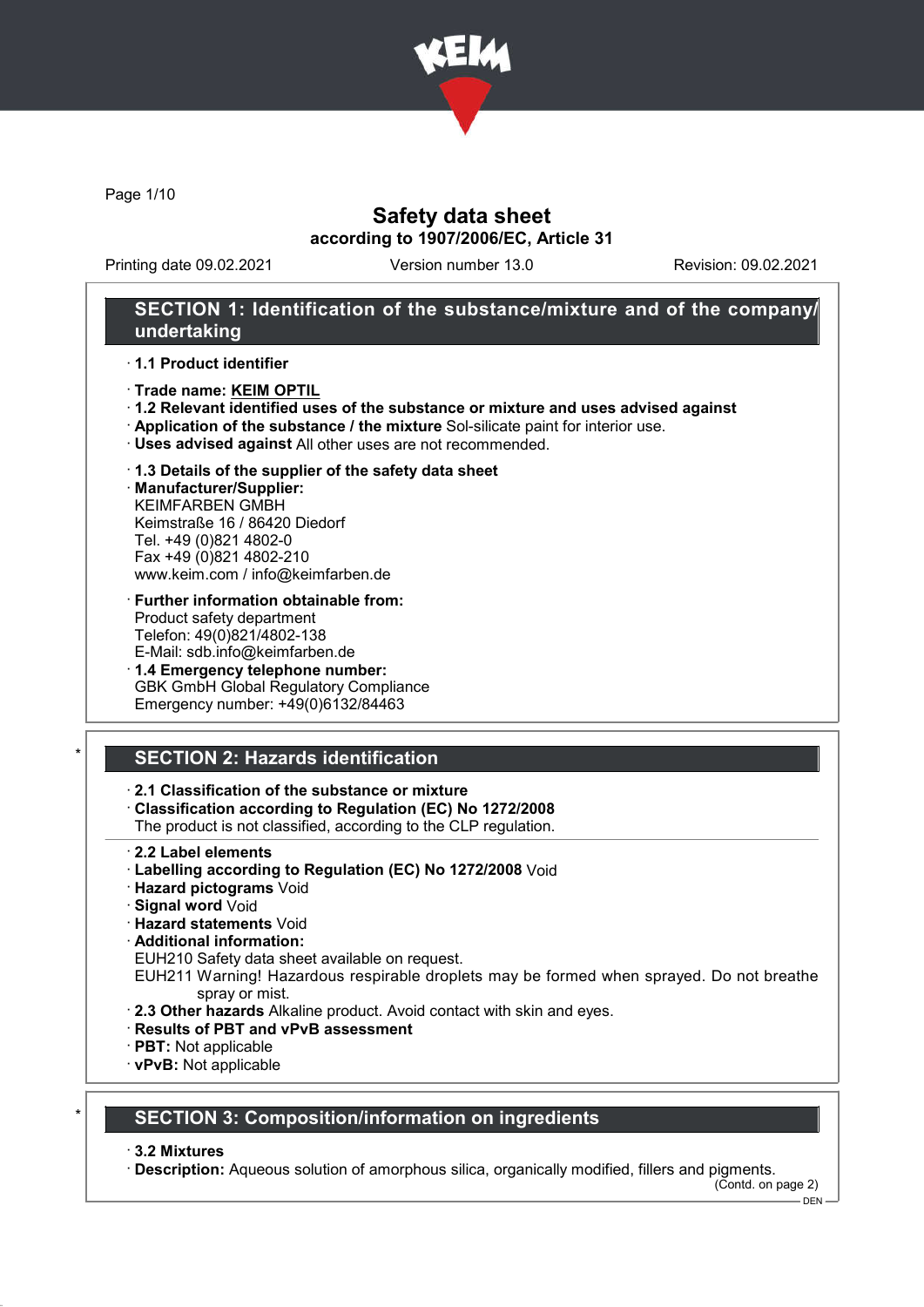

Page 2/10

# Safety data sheet according to 1907/2006/EC, Article 31

Printing date 09.02.2021 Version number 13.0 Revision: 09.02.2021

(Contd. of page 1)

#### Trade name: KEIM OPTIL

#### Dangerous components:

CAS: 13463-67-7 EINECS: 236-675-5 Index number: 022-006-00-2 Reg.nr.: 01-2119489379-17- 0016

titanium dioxide [in powder form containing 1 % or more 10-25% of particles with aerodynamic diameter  $\leq 10 \text{ }\mu\text{m}$ ] **Carc. 2, H351** 

Additional information: For the wording of the listed hazard phrases refer to section 16.

## SECTION 4: First aid measures

#### · 4.1 Description of first aid measures

#### · General information:

No special measures required.

When seeing the doctor we suggest to present this safety data sheet.

- · After inhalation: Supply fresh air; consult doctor in case of complaints.
- · After skin contact:

Immediately wash with water and soap and rinse thoroughly.

Do not use solvents or thinners.

If skin irritation continues, consult a doctor.

· After eye contact:

Rinse opened eye for several minutes under running water. Then consult a doctor.

· After swallowing:

Rinse mouth and throat well with water.

Do not induce vomiting; call for medical help immediately.

- · 4.2 Most important symptoms and effects, both acute and delayed
- No further relevant information available.
- · 4.3 Indication of any immediate medical attention and special treatment needed No further relevant information available.

## SECTION 5: Firefighting measures

- · 5.1 Extinguishing media
- · Suitable extinguishing agents:
- Product itself does not burn. Co-ordinate fire-fighting measures to the fire surroundings.
- · 5.2 Special hazards arising from the substance or mixture
- No further relevant information available.
- · 5.3 Advice for firefighters
- · Specila protective equipment: Wear self-contained respiratory protective device.
- · Additional information

Dispose of fire debris and contaminated fire fighting water in accordance with official regulations. In case of fire do not breathe smoke, fumes and vapours. Cool endangered receptacles with water spray.

(Contd. on page 3)

DEN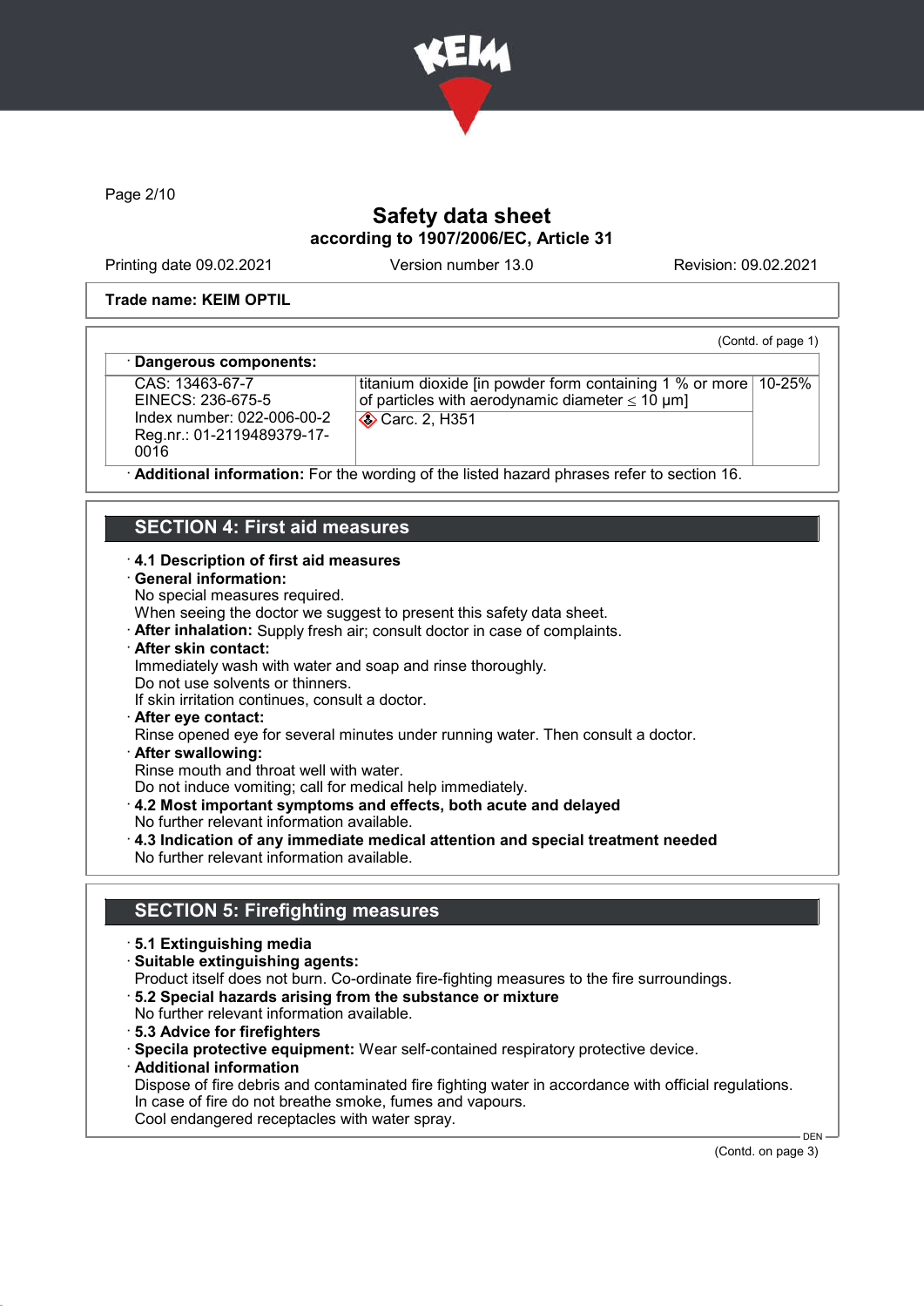

Page 3/10

ſ

# Safety data sheet according to 1907/2006/EC, Article 31

Printing date 09.02.2021 Version number 13.0 Revision: 09.02.2021

Trade name: KEIM OPTIL

(Contd. of page 2)

# SECTION 6: Accidental release measures

| See item 8 (8.2) for information about suitable protective equipment and technical precautions. |
|-------------------------------------------------------------------------------------------------|
| (Contd. on page 4)                                                                              |
|                                                                                                 |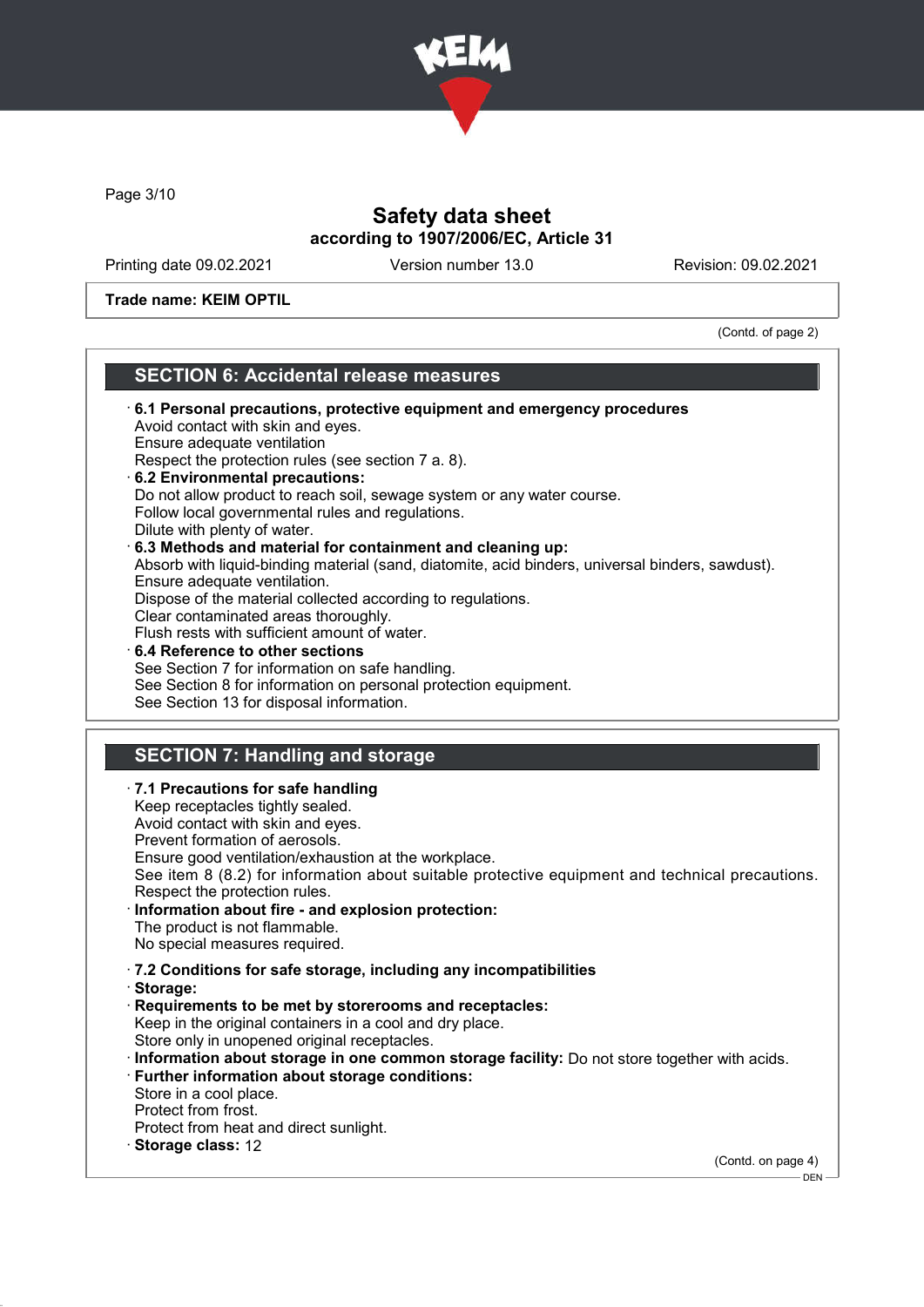

Page 4/10

# Safety data sheet according to 1907/2006/EC, Article 31

Printing date 09.02.2021 Version number 13.0 Revision: 09.02.2021

Trade name: KEIM OPTIL

(Contd. of page 3)

· 7.3 Specific end use(s) No further relevant information available.

|  | SECTION 8: Exposure controls/personal protection |
|--|--------------------------------------------------|
|  |                                                  |

### · 8.1 Control parameters

· Ingredients with limit values that require monitoring at the workplace:

13463-67-7 titanium dioxide [in powder form containing 1 % or more of particles with aerodynamic diameter  $\leq 10 \mu m$ ]

AGW (Germany) Long-term value: 1.25\* 10\*\* mg/m<sup>3</sup> 2(II);\*alveolengängig\*\*einatembar; AGS, DFG

14808-60-7 Quartz (SiO2)

MAK (Germany) alveolengängige Fraktion

· DNELs

13463-67-7 titanium dioxide [in powder form containing 1 % or more of particles with aerodynamic diameter ≤ 10 μm]

Inhalative Long-term - local effects  $10 \text{ mg/m}^3$  (not specified)

· PNECs

13463-67-7 titanium dioxide [in powder form containing 1 % or more of particles with aerodynamic diameter  $\leq 10 \mu m$ ]

| Aquatic compartment - freshwater                                              | 0.184 mg/l (freshwater)                   |
|-------------------------------------------------------------------------------|-------------------------------------------|
| Aquatic compartment - marine water                                            | 0.0184 mg/l (marine water)                |
| Aquatic compartment - water, intermittent releases 0.193 mg/l (invertebrates) |                                           |
| Aquatic compartment - sediment in freshwater                                  | 1,000 mg/kg sed dw (sediment fresh water) |
| Aquatic compartment - sediment in marine water                                | 100 mg/kg sed dw (sediment marine water)  |
| Terrestrial compartment - soil                                                | 100 mg/kg dw (soil)                       |
| Sewage treatment plant                                                        | 100 mg/l (sewage treatment plant)         |

· Additional information: The lists valid during the making were used as basis.

· 8.2 Exposure controls

- · Personal protective equipment:
- · General protective and hygienic measures: Avoid contact with the eyes and skin.
- Do not inhale aerosols.

Wash hands before breaks and at the end of work.

Immediately remove all soiled and contaminated clothing.

Respiratory protection:

Use suitable respiratory protective device only when aerosol or mist is formed. Filter: P

- · Protection of hands: Protective gloves
- · Material of gloves
- suitable material e.g.:
- Nitrile impregnated cotton-gloves
- Recommended thickness of the material:  $\geq 0.5$  mm Nitrile rubber, NBR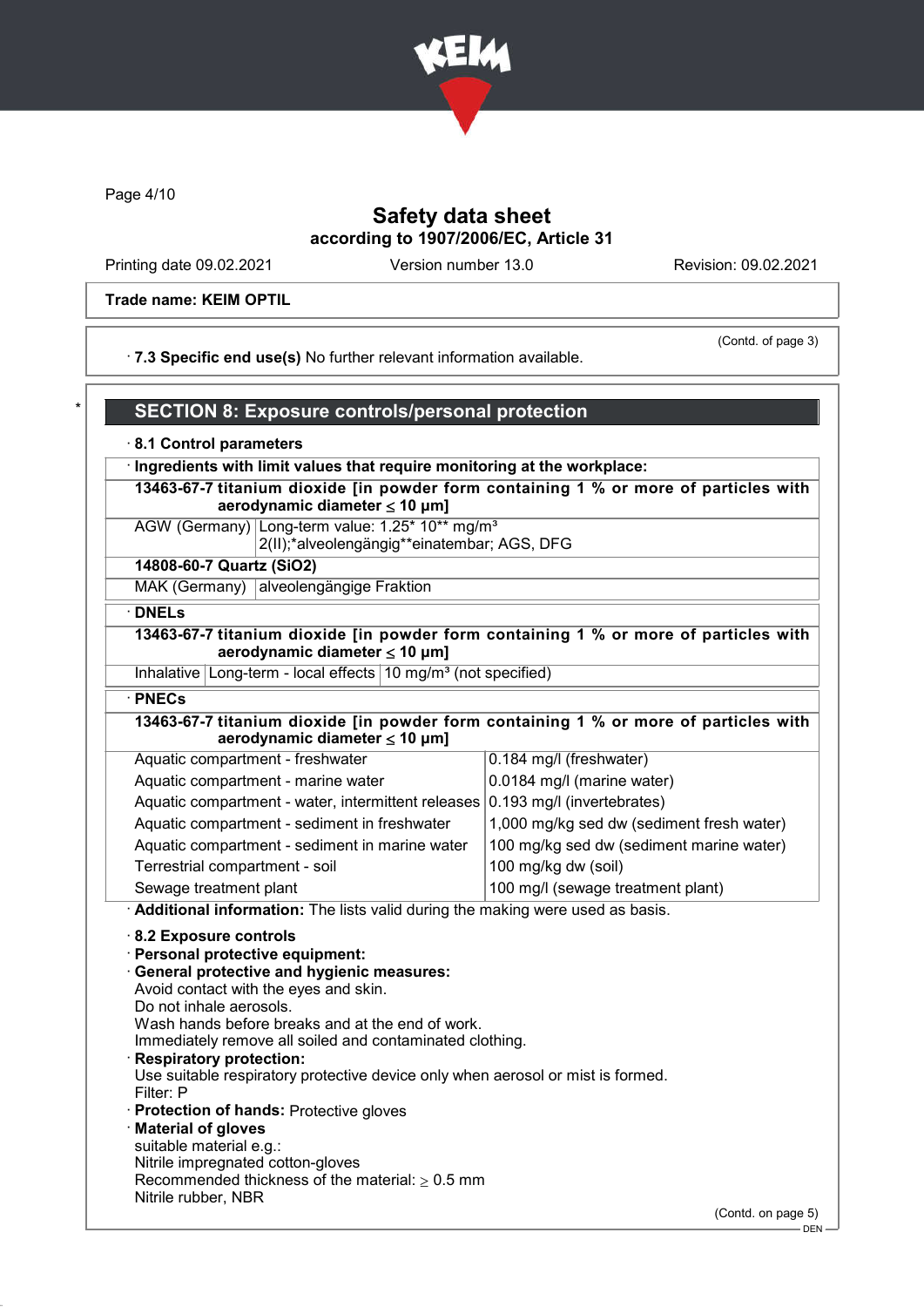

Page 5/10

# Safety data sheet according to 1907/2006/EC, Article 31

Printing date 09.02.2021 Version number 13.0 Revision: 09.02.2021

DEN

### Trade name: KEIM OPTIL

|                                                                                                      | (Contd. of page 4) |
|------------------------------------------------------------------------------------------------------|--------------------|
| Recommended thickness of the material: $> 0.4$ mm                                                    |                    |
| Butyl rubber, BR                                                                                     |                    |
| Recommended thickness of the material: $\geq 0.7$ mm                                                 |                    |
| The selection of the suitable gloves does not only depend on the material, but also on further marks |                    |
| of quality and varies from manufacturer to manufacturer. As the product is a preparation of several  |                    |
| substances, the resistance of the glove material can not be calculated in advance and has therefore  |                    |
| to be checked prior to the application.                                                              |                    |
| Penetration time of glove material                                                                   |                    |
| Value for the permeation: level $\geq 6$ (480 min)                                                   |                    |
| The determined penetration times according to EN 16523-1:2015 are not performed under practical      |                    |
| conditions. Therefore a maximum wearing time, which corresponds to 50% of the penetration time,      |                    |
| is recommended.                                                                                      |                    |
| The exact break trough time has to be found out by the manufacturer of the protective gloves and     |                    |
| has to be observed.                                                                                  |                    |
| · Eye protection: Safety glasses                                                                     |                    |
| · Body protection: Protective work clothing                                                          |                    |
| <b>Limitation and supervision of exposure into the environment</b>                                   |                    |
| See Section 12 and 6.2                                                                               |                    |
| No further relevant information available.                                                           |                    |

### SECTION 9: Physical and chemical properties

| 9.1 Information on basic physical and chemical properties<br><b>General Information</b> |                                               |  |
|-----------------------------------------------------------------------------------------|-----------------------------------------------|--|
| · Appearance:                                                                           |                                               |  |
| Form:                                                                                   | Pasty                                         |  |
| Colour:                                                                                 | Different, according to colouring.            |  |
| · Odour:                                                                                | Weak, characteristic                          |  |
| Odour threshold:                                                                        | Not determined                                |  |
| $\cdot$ pH-value at 20 °C:                                                              | $~11*$                                        |  |
| Change in condition                                                                     |                                               |  |
| <b>Melting point/freezing point:</b>                                                    | Not determined                                |  |
| Initial boiling point and boiling range: Not determined                                 |                                               |  |
| · Flash point:                                                                          | Not applicable                                |  |
| · Flammability (solid, gas):                                                            | Not applicable                                |  |
| · Ignition temperature:                                                                 | Not determined                                |  |
| Decomposition temperature:                                                              | Not determined                                |  |
| · Auto-ignition temperature:                                                            | Product is not selfigniting.                  |  |
| $\cdot$ Explosive properties:                                                           | Product does not present an explosion hazard. |  |
| $\cdot$ Explosion limits:                                                               |                                               |  |
| Lower:                                                                                  | Not applicable                                |  |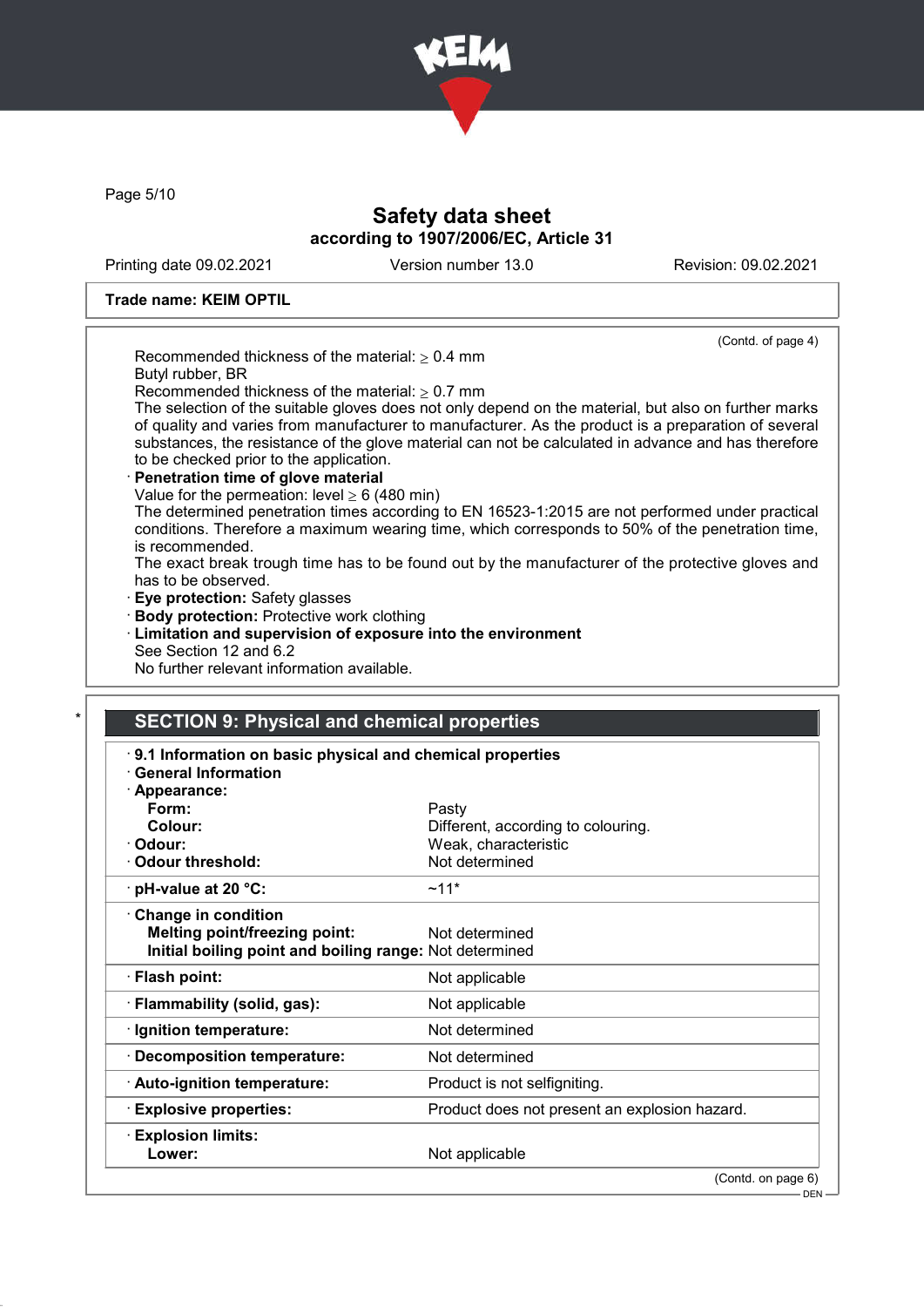

Page 6/10

# Safety data sheet according to 1907/2006/EC, Article 31

Printing date 09.02.2021 Version number 13.0 Revision: 09.02.2021

Trade name: KEIM OPTIL

| (Contd. of page 5)                                                              |
|---------------------------------------------------------------------------------|
| Not applicable                                                                  |
| Not applicable                                                                  |
| $\sim$ 23 hPa                                                                   |
| 1.3-1.5 $*$ g/cm <sup>3</sup>                                                   |
| Not determined                                                                  |
| Not applicable.                                                                 |
| Not applicable                                                                  |
|                                                                                 |
| Miscible                                                                        |
| Not applicable                                                                  |
|                                                                                 |
| 2400-3000* mPas                                                                 |
| Not determined                                                                  |
| * The values are for freshly produced material and may<br>change with the time. |
|                                                                                 |

## SECTION 10: Stability and reactivity

· 10.1 Reactivity No further relevant information available.

- · 10.2 Chemical stability Stable under normal conditions of storage and use.
- · Thermal decomposition / conditions to be avoided:
- No decomposition if used according to specifications.
- · 10.3 Possibility of hazardous reactions No dangerous reactions known.
- · 10.4 Conditions to avoid No further relevant information available.
- · 10.5 Incompatible materials: Acids
- · 10.6 Hazardous decomposition products:

No hazardous decomposition products if stored and handled as prescribed.

# **SECTION 11: Toxicological information**

· 11.1 Information on toxicological effects

· Acute toxicity Based on available data, the classification criteria are not met.

|        | <b>LD/LC50 values relevant for classification:</b>                                                                         |                                           |  |  |  |
|--------|----------------------------------------------------------------------------------------------------------------------------|-------------------------------------------|--|--|--|
|        | 13463-67-7 titanium dioxide [in powder form containing 1 % or more of particles with<br>aerodynamic diameter $\leq 10$ µm] |                                           |  |  |  |
| Oral   | LD50                                                                                                                       | >5,000 mg/kg (rat) (OECD 425)             |  |  |  |
| Dermal | LD50                                                                                                                       | $>10,000$ mg/kg (rabbit)                  |  |  |  |
|        |                                                                                                                            | Inhalative $ LC50/4 h  > 6.82 mg/l$ (rat) |  |  |  |
|        | LOAEL                                                                                                                      | 0.05 mg/l /730d (rat)                     |  |  |  |
|        | <b>NOAEL</b>                                                                                                               | 24,000 mg/kg /versch (rat)                |  |  |  |
|        |                                                                                                                            | $(Contd)$ on naga $7$ )                   |  |  |  |

(Contd. on page 7)

 $-$  DEN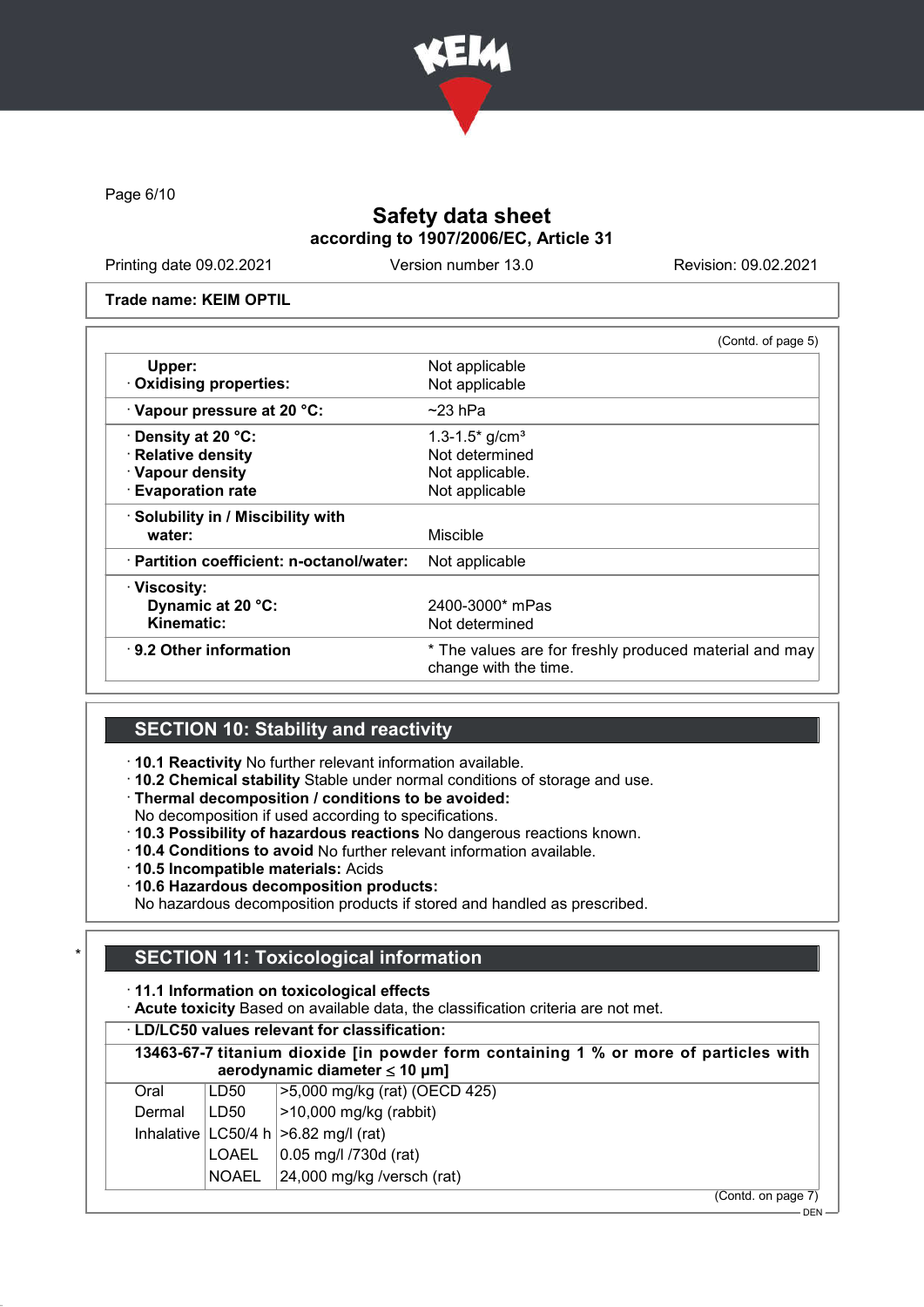

Page 7/10

## Safety data sheet according to 1907/2006/EC, Article 31

Printing date 09.02.2021 Version number 13.0 Revision: 09.02.2021

(Contd. of page 6)

### Trade name: KEIM OPTIL

### · Primary irritant effect:

· Skin corrosion/irritation Frequent persistent contact with the skin may cause skin irritation.

· Serious eye damage/irritation In case of longer exposure, irritating effect is possible.

- · during inhalation: Irritant effect possible.
- · during swallowing: Irritant effect possible
- · Respiratory or skin sensitisation Based on available data, the classification criteria are not met.

· Other information (about experimental toxicology):

Experimental analysis are not available.

The product was not tested. The statements on toxicology have been derived from the properties of the individual components.

- · Subacute to chronic toxicity:
- · CMR effects (carcinogenity, mutagenicity and toxicity for reproduction) Not applicable
- · Germ cell mutagenicity Based on available data, the classification criteria are not met.
- · Carcinogenicity Based on available data, the classification criteria are not met.
- · Reproductive toxicity Based on available data, the classification criteria are not met.
- · STOT-single exposure Based on available data, the classification criteria are not met.
- · STOT-repeated exposure Based on available data, the classification criteria are not met.
- · Aspiration hazard Based on available data, the classification criteria are not met.

# **SECTION 12: Ecological information**

### · 12.1 Toxicity

#### Aquatic toxicity:

| 13463-67-7 titanium dioxide [in powder form containing 1 % or more of particles with |  |  |  |
|--------------------------------------------------------------------------------------|--|--|--|
| aerodynamic diameter $\leq 10 \mu m$ ]                                               |  |  |  |

| EC 50/48h  >100 mg/l (daphnia) (OECD 202) |  |  |  |
|-------------------------------------------|--|--|--|
|-------------------------------------------|--|--|--|

|  | LC 50/96 h $ >1,000$ mg/l (fish) |
|--|----------------------------------|
|--|----------------------------------|

ErC50 >100 mg/l /72h (algae)

NOEL 5,600 mg/l /72h (algae)

· 12.2 Persistence and degradability No further relevant information available.

· 12.3 Bioaccumulative potential No further relevant information available.

· 12.4 Mobility in soil No further relevant information available.

· Additional ecological information:

· AOX-indication:

Due to the substance of content which do not include organic jointed halogens, the product can not take influence on the AOX-load of the waste water.

### · According to the formulation contains the following heavy metals and compounds from the EU guideline NO. 2006/11/EC:

The product contains TiO2.

General notes:

At present there are no ecotoxicological assessments.

The statements on ecotoxicology have been derived from the properties of the individual components.

Do not allow product to reach ground water, water course or sewage system.

Water hazard class 1 (German Regulation) (Self-assessment): slightly hazardous for water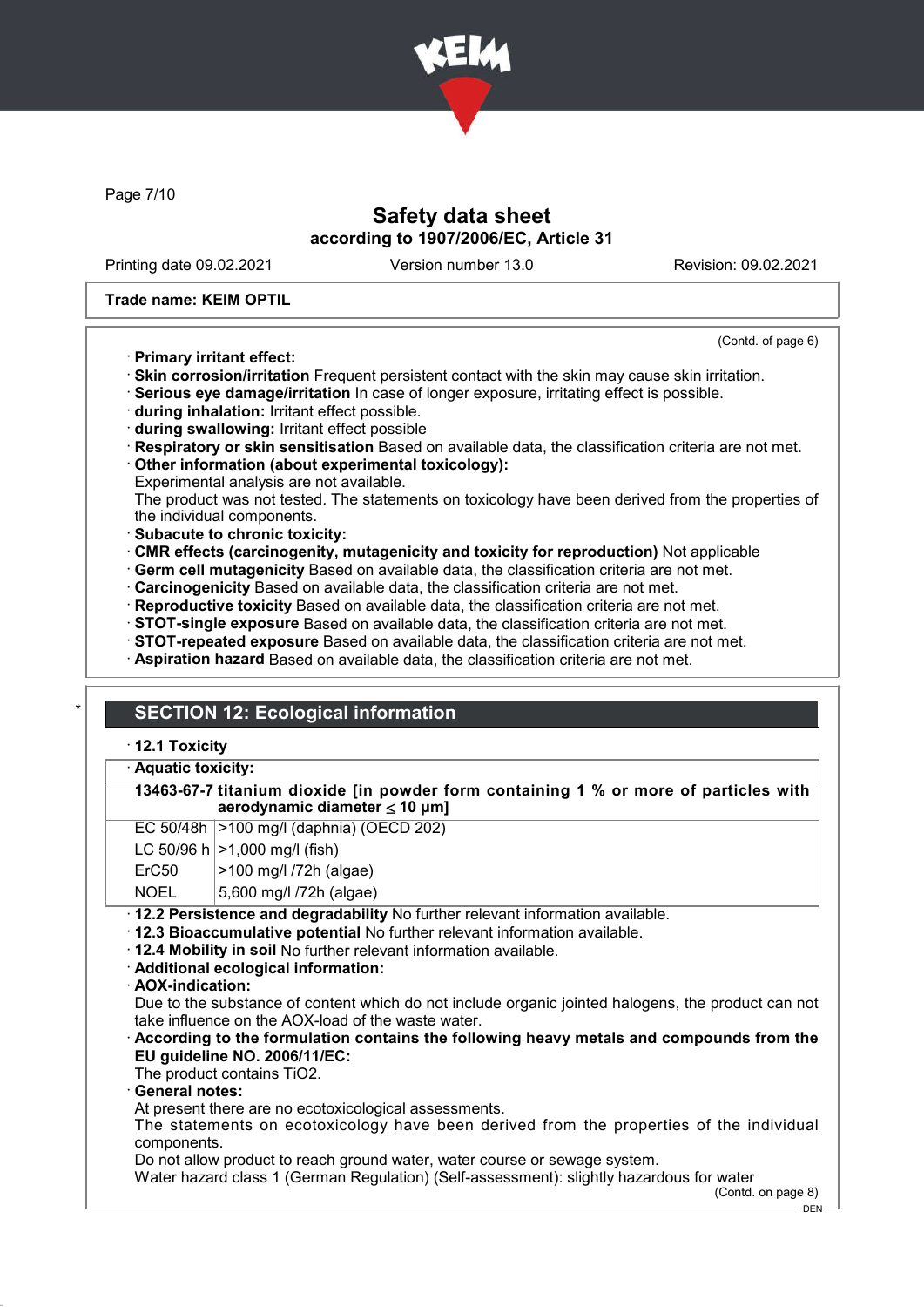

Page 8/10

# Safety data sheet according to 1907/2006/EC, Article 31

Printing date 09.02.2021 Version number 13.0 Revision: 09.02.2021

(Contd. of page 7)

#### Trade name: KEIM OPTIL

### · 12.5 Results of PBT and vPvB assessment

- · PBT: Not applicable
- · vPvB: Not applicable
- · 12.6 Other adverse effects No further relevant information available.

# SECTION 13: Disposal considerations

· 13.1 Waste treatment methods

· Recommendation

Must not be disposed with household garbage. Do not allow product to reach sewage system. Disposal must be made according to official regulations.

### · European waste catalogue

08 01 12 waste paint and varnish other than those mentioned in 08 01 11

· Uncleaned packaging:

· Recommendation: Disposal must be made according to official regulations.

· Recommended cleansing agents: Water, if necessary with cleansing agents.

| <b>SECTION 14: Transport information</b>                                   |                                                               |  |  |
|----------------------------------------------------------------------------|---------------------------------------------------------------|--|--|
| $\cdot$ 14.1 UN-Number<br>· ADR, IMDG, IATA                                | Void                                                          |  |  |
| 14.2 UN proper shipping name<br>· ADR, IMDG, IATA                          | Void                                                          |  |  |
| 14.3 Transport hazard class(es)                                            |                                                               |  |  |
| · ADR, IMDG, IATA<br>· Class                                               | Void                                                          |  |  |
| 14.4 Packing group<br>· ADR, IMDG, IATA                                    | Void                                                          |  |  |
| ⋅14.5 Environmental hazards:<br>· Marine pollutant:                        | No.                                                           |  |  |
| 14.6 Special precautions for user                                          | Not applicable                                                |  |  |
| 14.7 Transport in bulk according to Annex II<br>of Marpol and the IBC Code | Not applicable                                                |  |  |
| · Transport/Additional information:                                        | No dangerous good in sense of these transport<br>regulations. |  |  |
| · UN "Model Regulation":                                                   | Void                                                          |  |  |

(Contd. on page 9)

DEN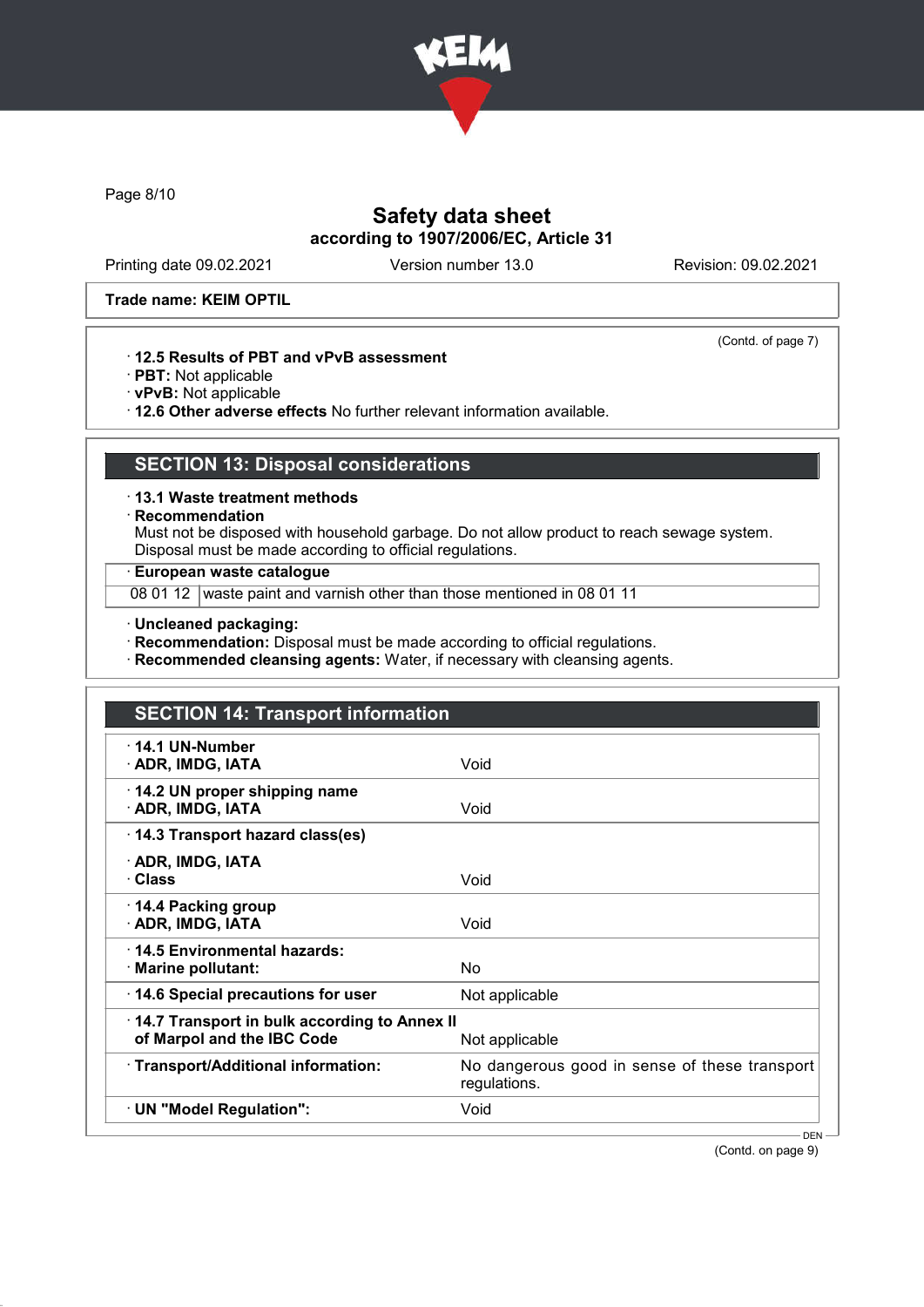

Page 9/10

## Safety data sheet according to 1907/2006/EC, Article 31

Printing date 09.02.2021 Version number 13.0 Revision: 09.02.2021

Trade name: KEIM OPTIL

(Contd. of page 8)

## SECTION 15: Regulatory information

- · 15.1 Safety, health and environmental regulations/legislation specific for the substance or mixture
- · Labelling according to Regulation (EC) No 1272/2008 For information on labelling please refer to section 2 of this document.
- · Directive 2012/18/EU
- · Named dangerous substances ANNEX I None of the ingredients is listed.
- · DIRECTIVE 2011/65/EU on the restriction of the use of certain hazardous substances in electrical and electronic equipment – Annex II
- None of the ingredients is listed.

#### · National regulations:

- · Waterhazard class: Water hazard class 1 (Self-assessment): slightly hazardous for water.
- · Other regulations, limitations and prohibitive regulations
- · Substances of very high concern (SVHC) according to REACH, Article 57 Not applicable
- · Product-Code/Giscode: BSW10
- · 15.2 Chemical safety assessment: A Chemical Safety Assessment has not been carried out.

# SECTION 16: Other information

This information is based on our present knowledge. However, this shall not constitute a guarantee for any specific product features and shall not establish a legally valid contractual relationship.

#### **Relevant phrases**

H351 Suspected of causing cancer.

- · Department issuing SDS: KEIMFARBEN Germany, Product safety department
- Abbreviations and acronyms:

ADR: Accord européen sur le transport des marchandises dangereuses par Route (European Agreement concerning the International Carriage of Dangerous Goods by Road) IMDG: International Maritime Code for Dangerous Goods IATA: International Air Transport Association GHS: Globally Harmonised System of Classification and Labelling of Chemicals EINECS: European Inventory of Existing Commercial Chemical Substances ELINCS: European List of Notified Chemical Substances CAS: Chemical Abstracts Service (division of the American Chemical Society) TRGS: Technische Regeln für Gefahrstoffe (Technical Rules for Dangerous Substances, BAuA, Germany) DNEL: Derived No-Effect Level (REACH) PNEC: Predicted No-Effect Concentration (REACH) LC50: Lethal concentration, 50 percent LD50: Lethal dose, 50 percent PBT: Persistent, Bioaccumulative and Toxic SVHC: Substances of Very High Concern

- vPvB: very Persistent and very Bioaccumulative
- AGW: Arbeitsplatzgrenzwert (Germany)
- EC10: Effective concentration at 10% mortality rate.
- EC50: Half maximal effective concentration. LC10: Lethal concentration at 10% mortality rate.
- NOEC: No observed effect concentration.

REACH: Registration, Evaluation and Authorisation of Chemicals (Regulation (EC) No.1907/2006)

(Contd. on page 10)

DEN